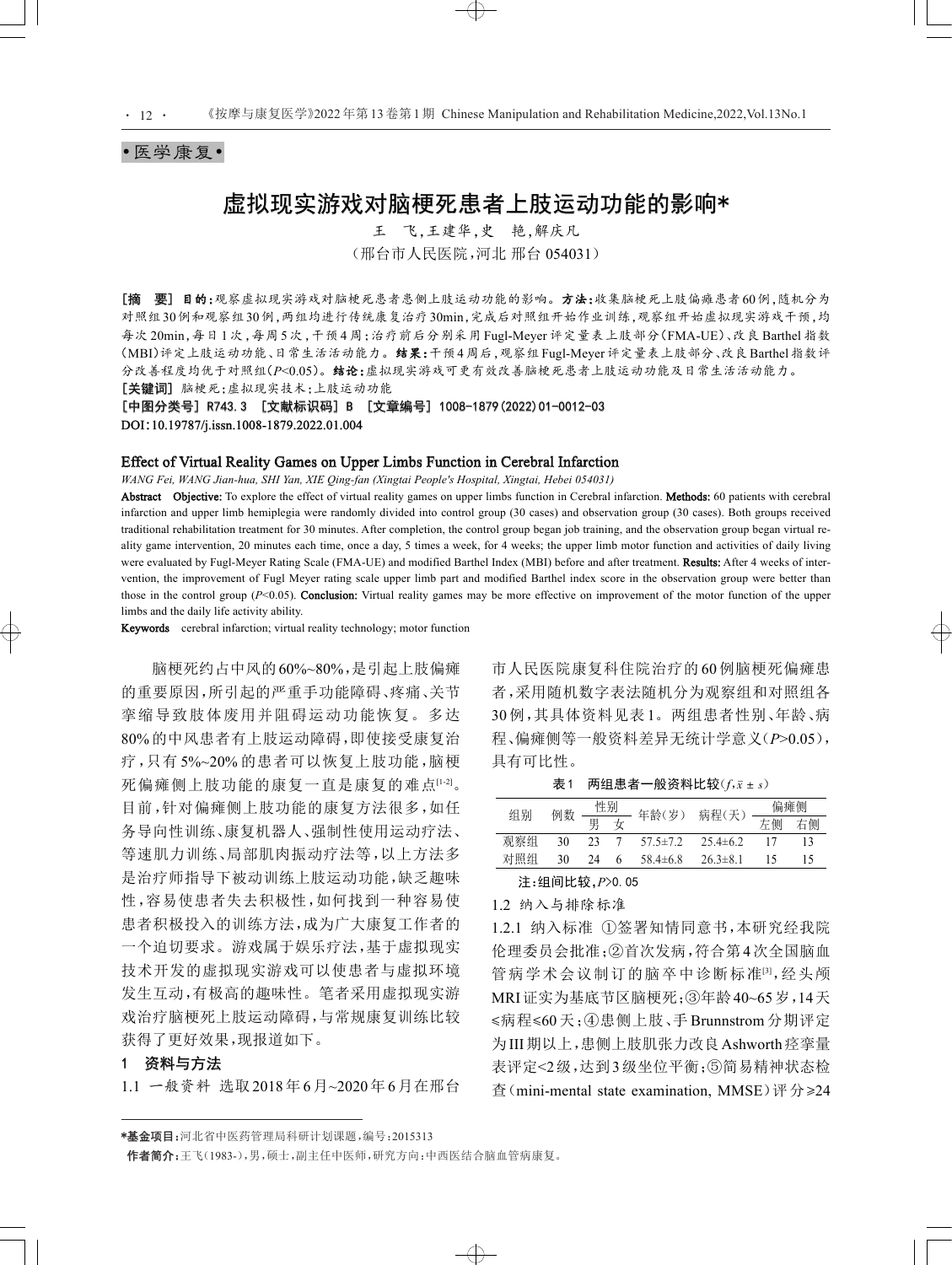分,双目视力或矫正视力≥1.0。

<span id="page-1-0"></span>1.2.2 排除标准 ①老年痴呆,有严重行为问题或精 神病史;②心、肺、肝、肾等重要器官的严重功能减 退;③严重认知障碍(MMSE≤24分);④各种疾病导 致的关节疼痛,活动受限;⑤有冠心病、心律失常病 史。

#### 1.3 治疗方法

1.3.1 传统康复治疗 仰卧位,进行患侧肩、肘、腕、 手部关节松动治疗;仰卧位,双手呈Bobath握手,健 侧带动患侧,使双侧肩、肘、腕呈一直线反复上举; 侧卧位,头部后伸,诱导患侧上肢反复进行外展、外 旋、伸肘、前臂旋后、伸腕、拇指外展训练;治疗师帮 助患肩前伸,诱发躯干向健侧和患侧旋转;治疗师 牵拉患侧大拇指引导患手放到治疗床,手指伸直并 分开;移乘训练、平衡训练等;共用时30min。

1.3.2 对照组 在上述传统康复治疗完成后开始作 业训练:患肢单独或健肢辅助推磨砂板,手指夹住 木钉移动,患手抓握、展开,借助滚筒、篮球进行关 节活动度训练,患手拧螺丝、拧毛巾等,用时20min。 1次/天,5次/周,干预4周。

1.3.3 观察组 在上述传统康复治疗完成后开始虚 拟现实游戏训练:选用 HTC Vive 游戏装置,其由头 戴显示器、两个单手控制手柄、一个定位系统三部 分组成,通过 USB2.0 接口连接台式电脑供治疗师 使用;选择《水果忍者》游戏,经典模式,患者头戴显 示器,双手按 Bobath 握手方式合握一个控制手柄, 坐于椅子上,在虚拟场中双手化为一把长剑,各类 水果从两侧各方向跳出,患者可随意活动肩肘腕关 节舞动虚拟长剑切割水果。患侧上肢在健侧上肢 协助下共同运动,包括肩关节屈曲、伸展、内旋、外 旋;肘关节屈曲、伸展;桡尺关节旋前、旋后;腕关节 屈曲、伸展、环形运动;手指掌指关节柱形抓握。治 疗 师 观 看 电 脑 屏 幕 给 予 患 者 言 语 指 导 。 用 时 20min,1次/天,5次/周,干预4周。

1.4 观察指标 治疗前后由一名不参与治疗的康复 医师对两组患者采用简化 Fugl-Meyer 运动功能量 表上肢部分、改良 Barthel 指数进行评分,并进行统 计学比较,以评估疗效。①简化 Fugl-Meyer运动功 能量表上肢部分(the Fugl-Meyer assessment for up‐ per extremity, FMA-UE)包括有无反射活动、屈肌共 同运动、伸肌共同运动、伴有共同运动的活动、分离 运动、反射活动、腕稳定性、手运动及手协调性与速 度等,共 33个项目,满分为 66分,得分越高,运动功 能越好<sup>[4]</sup>。②改良 Barthel 指数(Modified Barthel index, MBI)包括进食、个人卫生、移乘、步行、上下楼 梯等 10项内容,满分为 100分,得分越高,日常生活 活动能力越好<sup>[5]</sup>。

1.5 统计方法 采用 SPSS 20.0 软件进行数据分析。 计量资料以均值加减标准差(*x*ˉ ± *s*)表示,两组间均 值比较采用两独立样本t/t*′*检验,治疗前后比较采用 配对t检验。无序计数资料以频数(*f*)、构成比(*P*)表 示,采用*χ*<sup>2</sup> 检验。以*P*<0.05为差异有统计学意义。

# 2 结果

治疗前,两组患者 FMA-UE、MBI 评分差异无 统计学意义(*P*>0.05)。治疗后,两组患者FMA-UE、 MBI评分均较治疗前提高(*P*<0.05),且观察组高于 对照组(*P*<0.05),见表2。

表2 两组治疗效果比较( $\bar{x}$  ± s,n=30)

| 组别  |                | <b>FMA-UE</b>                | MRI             |                              |  |
|-----|----------------|------------------------------|-----------------|------------------------------|--|
|     | 治疗前            | 治疗后                          | 治疗前             | 治疗后                          |  |
| 观察组 | $342+64$       | 50.1 $\pm$ 5.1 <sup>02</sup> | $64.9 \pm 10.0$ | $84.8 \pm 8.5$ <sup>02</sup> |  |
| 对照组 | $34.8 \pm 7.3$ | $40.2 \pm 5.4^{\circ}$       | $65.3 \pm 8.4$  | $73.7 \pm 12.0^{\circ}$      |  |

注:与治疗前比较,①*P*<0.05;与对照组比较,②*P*<0.05

# 3 讨论

 $\overline{\bigoplus}$ 

上肢运动功能障碍是脑梗死后最常见的症状 之一,严重影响患者的日常生活和整体康复疗效 $^{[0]},$ 因此改善上肢运动功能成为很多患者的首要诉求。 运动改善的基础是训练量[7,而临床上患肢训练量 的获得主要依赖治疗师运用手法或仪器训练,训练 时患者体能消耗大,容易疲劳,难以保证训练的均 衡性 ${}^{\lbrack 8]}$ ;临床使用的上肢训练仪器缺乏对患者训练 情况的反馈和互动,训练的单调、重复性容易使患 者感到枯燥乏味[9,影响训练效果。为了增加康复 训练的趣味性及保证训练量,虚拟现实游戏开始被 运用到临床康复中。

虚拟现实技术开发的游 戏。HTC Vive 是首款由 HTC 公司和 Valve 公司合 作开发的虚拟现实游戏系统,具有先进的影音与动 作捕捉技术,头戴式显示器带给患者逼真的临场 感,高清图像带来逼真的游戏体验。2 个手握式无 线控制手柄各有24个定位感应器,提供精密动作捕 捉。控制手柄上搭载二段式板机、多功能触摸板和 HD触感反馈,使患者随心所欲的和虚拟环境互动。 基于 HTC Vive 平台的《水果忍者》是一款经典的上 肢运动类虚拟现实游戏,患者可在虚拟场景中挥舞 控制手柄形成的虚拟长剑任意砍割水果。本研究 发现,观察组在游戏中表现出极高的兴趣,游戏结 束时还想继续游戏。患者在虚拟环境下采用 Bo‐ bath 握手方式,健侧上肢辅助患侧上肢从各方向砍